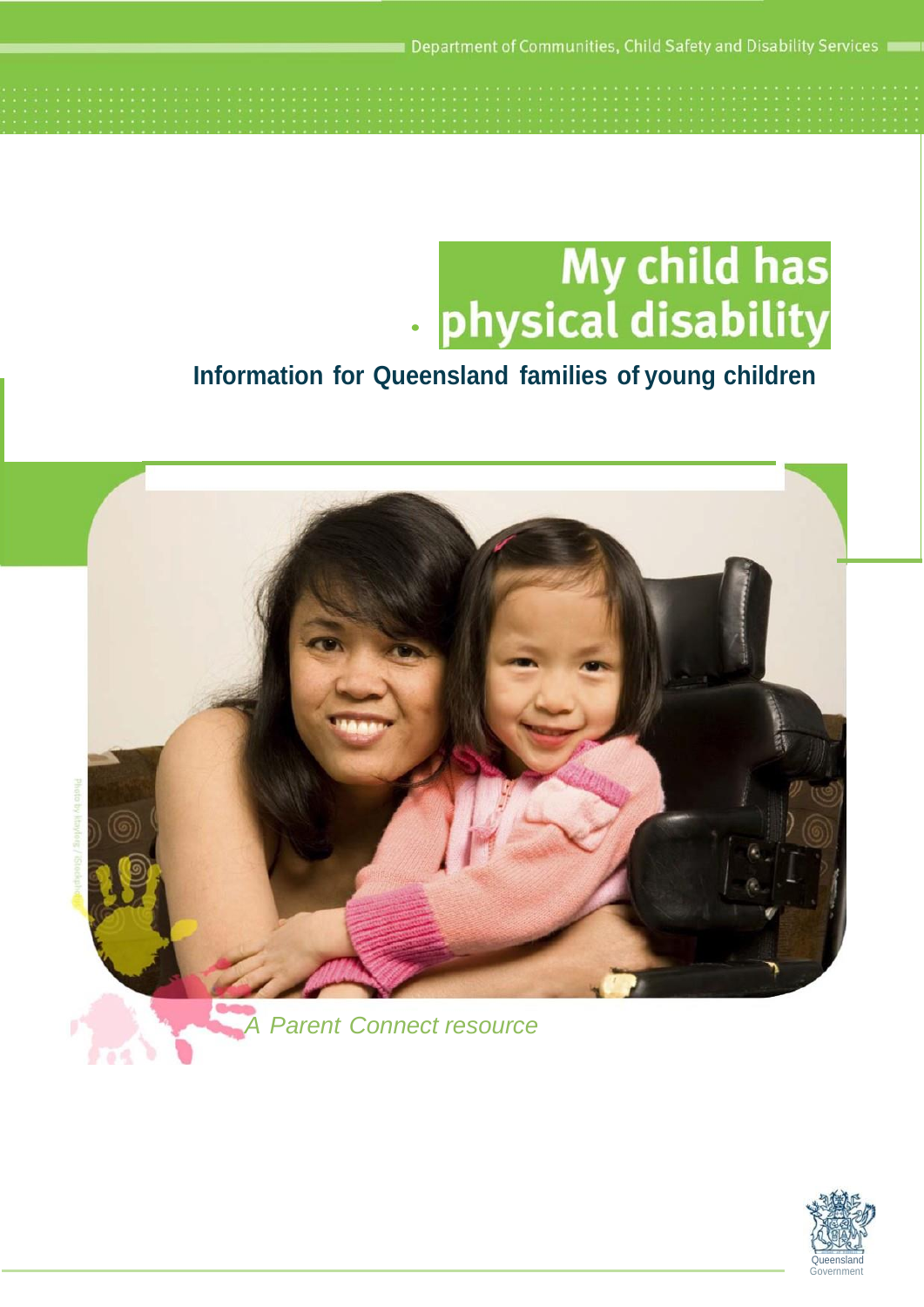# **Contents**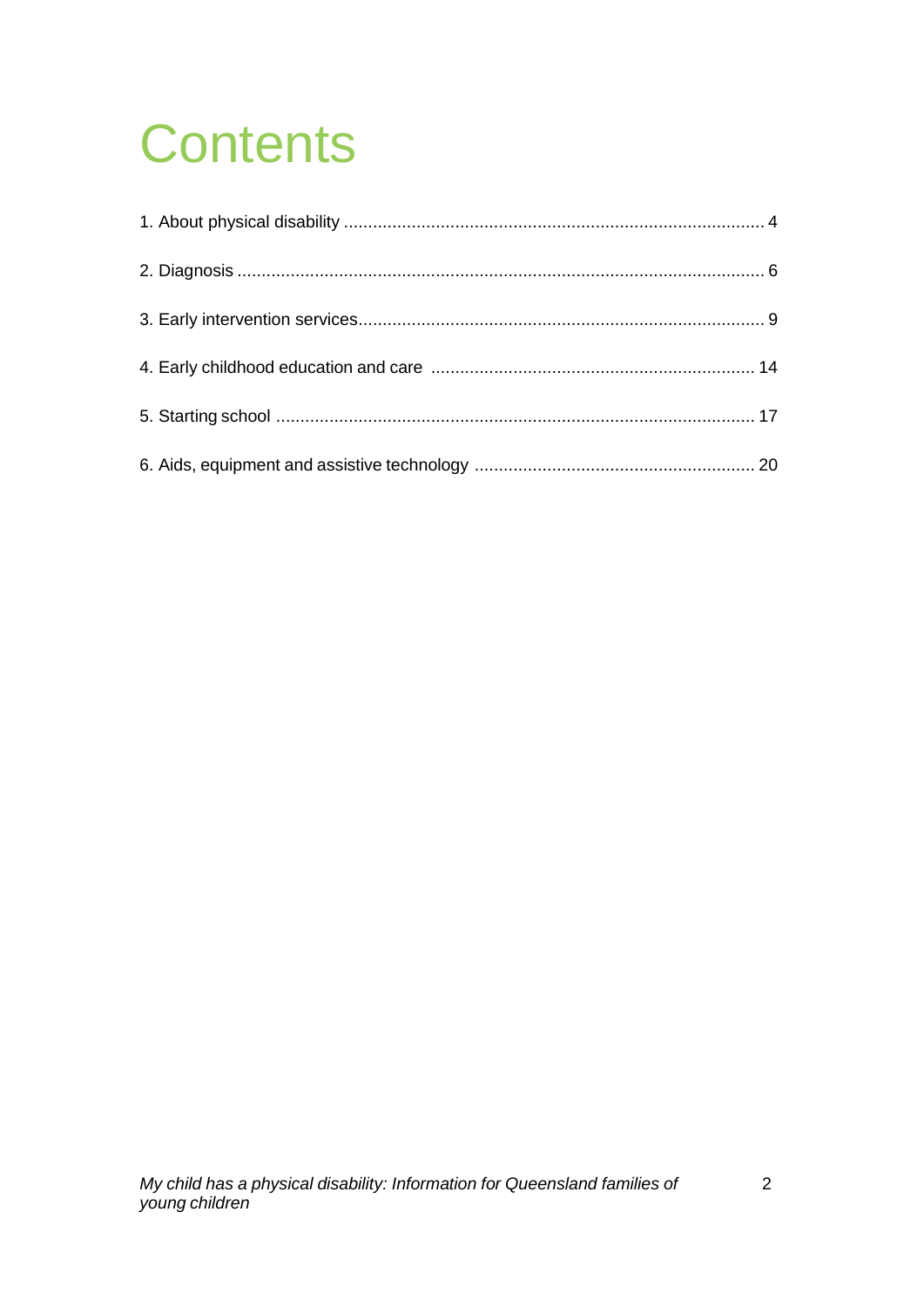# 1. About physical disability

This guide is intended to answer some of the questions that you may have if you have concerns your child has a physical disability or your child has recently been diagnosed with a physical disability.

A physical disability or impairment can be described as a condition that prevents normal body movement or limits a person's physical functioning, control, mobility, dexterity or stamina.

A person may be born with a physical disability or acquire it later in life through accident, injury or illness.

Physical disabilities have many different causes including:

- **inherited or genetic disorders such** as muscular dystrophy
- conditions present at birth such as spina bifida
- **serious illness affecting the brain,** nerves or muscles such as meningitis
- accidents leading to spinal cord injury
- accidents leading to brain injury.

The impact of physical disability may be influenced by the cause of disability or the severity of a condition or injury causing disability, however, it will also be influenced by the child's environment, including activities they are involved in and participation in their day to day life.

# **What are the early signs of physical disability?**

Symptoms will vary for different types of physical disability and also for each child.

Some parents may know before their child is born that he or she has a physical disability. For some children, the disability may come later, as a result of an accident.

For others, the disability only becomes apparent over time, for example, when a child experiences difficulties or does not reach expected developmental milestones.

# **Are there different types of physical disability?**

There are many different kinds of physical disability.

Some of the most prevalent types of physical disability are detailed in our other information resources. These include:

- cerebral palsy
- acquired brain injury
- sensory impairments
- spinal cord injury.

Below are two examples of conditions that cause physical disability.

**Muscular dystrophy** is a genetic neuromuscular condition where over time the body's muscle fibres gradually weaken. Children can have different kinds of muscular dystrophy — Duchenne Muscular Dystrophy is the most common type.

Muscular Dystrophy weakens muscles over time, so children who have the disease can gradually lose the ability to do things they used to be able to do: such as walking or sitting up unaided. Someone with this condition might start having muscle problems as a baby or their symptoms might not be noticed until much later. Some people do not develop symptoms until they are adults.

Information about the many types of genetic neuromuscular conditions can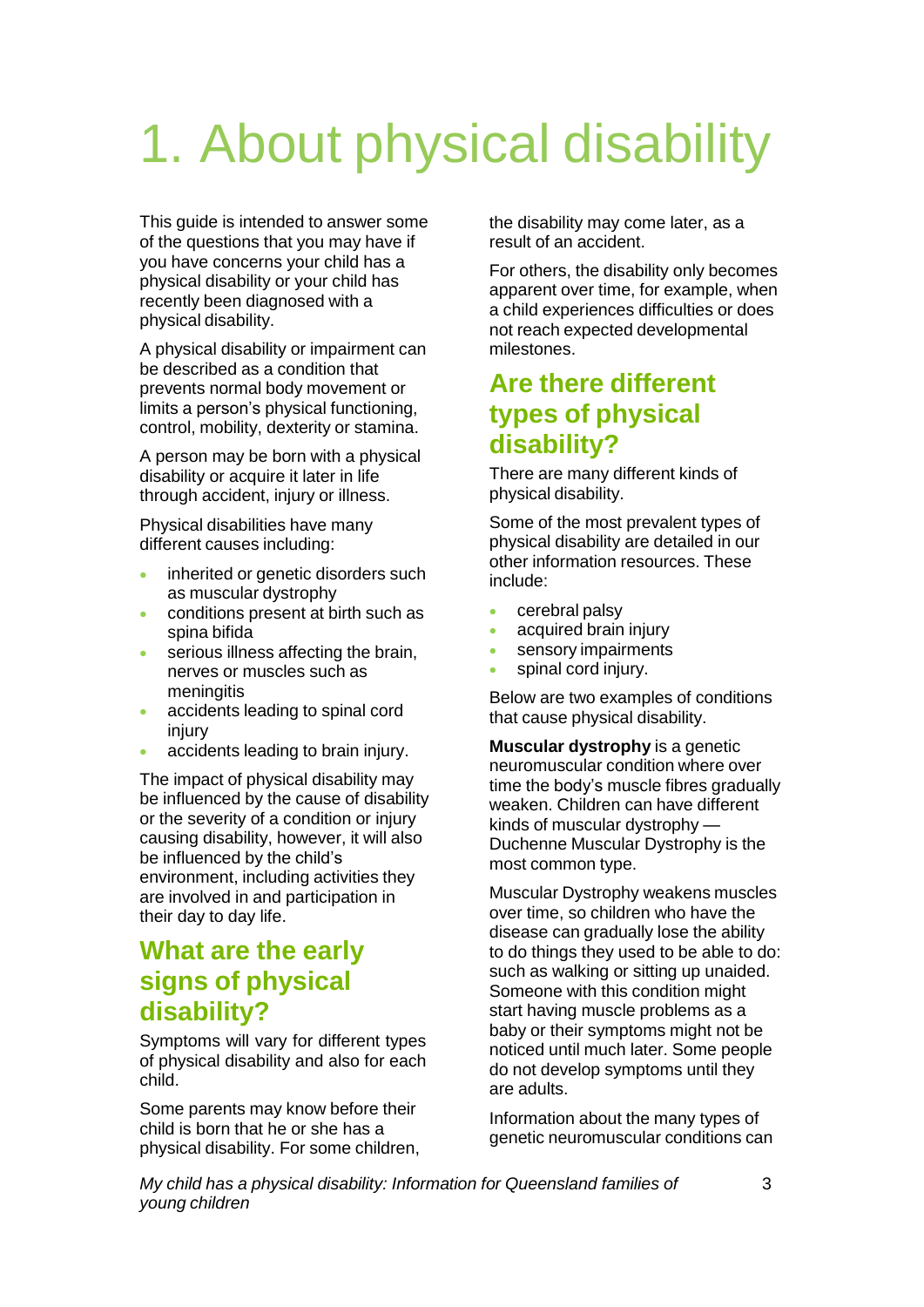be found at the Muscular Dystrophy Association.

**Spina bifida** is a birth defect which occurs when the bones of the spine do not form properly around part of the baby's spinal cord. The defect occurs in utero very early in pregnancy and occurs in two forms:

- spina bifida occulta (the mildest form)
- spina bifida manifesta (Meningocele or Myelomeningocele).

In the mild form of spina bifida, which is more common, there may be no signs or symptoms. It usually does not cause problems or need treatment.

The more severe forms of spina bifida are less common. There are two types — meningocele causes fluid from the spine to push against the skin and in many cases there are no other symptoms. Myelomeningocele causes the nerves in the spine to be damaged resulting in problems with walking, bladder or bowel control and coordination.

# **Multiple disabilities**

Multiple disabilities occur when children with physical disability have other disabilities, such as intellectual, visual or hearing impairments. They may have communication difficulties or medical conditions such as epilepsy.

The first sign of muscular dystrophy may be a swaying gait or difficulty in climbing stairs.

# **How common is physical disability?**

While the Australian Institute of Health and Welfare statistics indicate one in five Australians has a disability, just how many have a physical disability is not known as there is no common definition.

# **More information**

It is typical for a child to sit without support at nine months and to stand with help by 12 months.

### **Find out more**

**Montrose Access** 3379 9200 [www.montroseaccess.org.au](http://www.montroseaccess.org.au/)

**Sunshine Coast Children's Therapy Centre** 5441 7199 www.childrenstherapycentre.com.au

**Spina Bifida Hydrocephalus Queensland** 3844 4600 [www.spinabifida.org](http://www.spinabifida.org/)

**Muscular Dystrophy Queensland** 1800 676 364 [www.mdqld.org.au](http://www.mdqld.org.au/)

**Cerebral Palsy League of Queensland** 1800 275 753 [www.cplqld.org.au](http://www.cplqld.org.au/)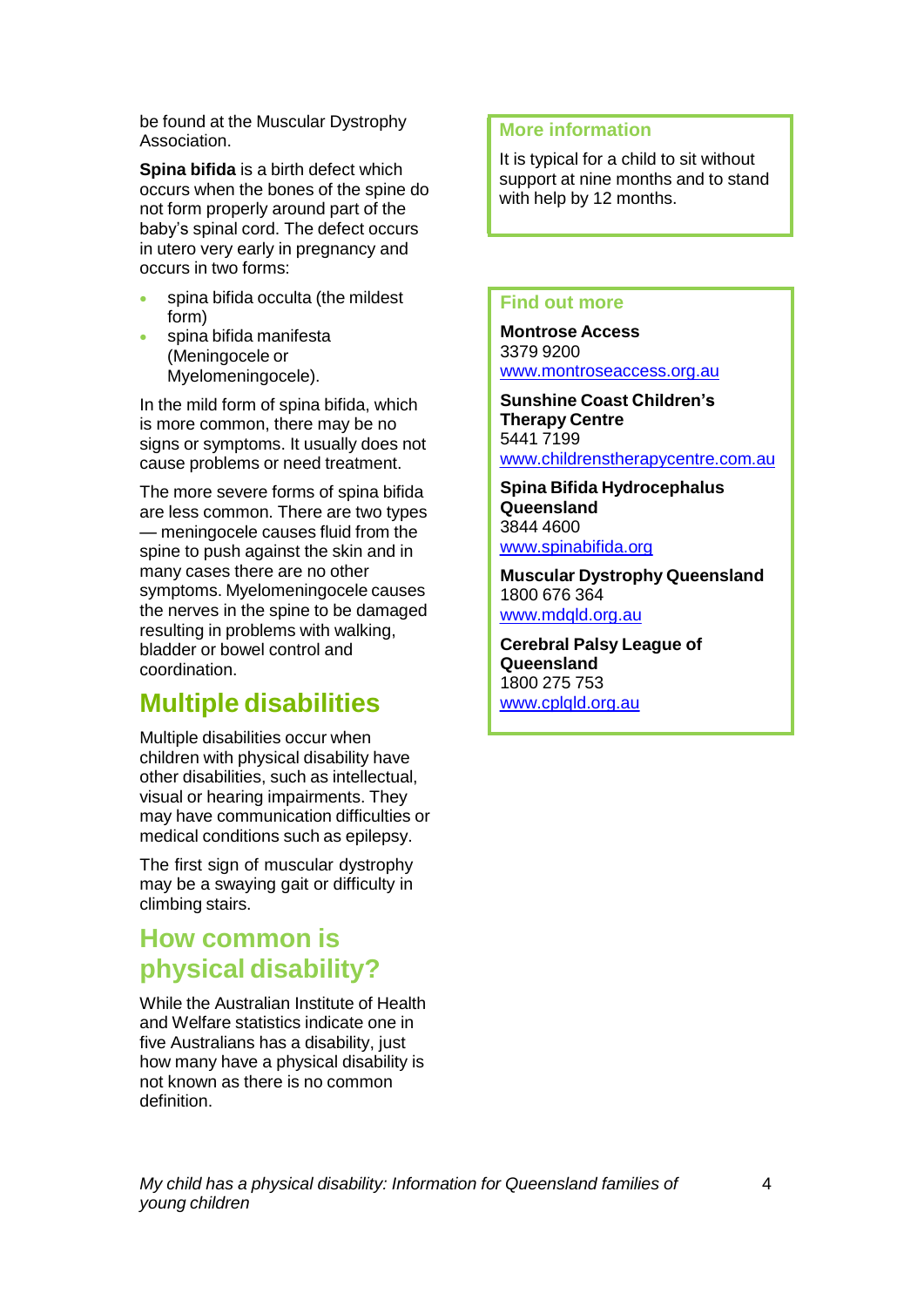# 2. Diagnosis

The early years are critical for your child's development. It is the time when your child's brain is still developing and is especially responsive to supportive environments and therapies.

Having your child assessed and diagnosed as having a physical disability will enable access to necessary early intervention services which aim to improve your child's physical and social abilities and provide information and support for you as parents, about caring for your child.

It is important to remember children develop at different rates. Some children develop more slowly than others but catch up with time. However, if you are concerned your child is not achieving developmental milestones such as rolling, sitting, crawling, walking and talking see advice from a GP or specialist. It is better to have your concerns checked than to wait and see.

The plasticity of a young child's nervous system means there is greater capacity to recover from an injury and children's motor abilities can develop differently and at different rates. There may be situations where your child's paediatrician may want to defer or hold off on making a diagnosis of physical disability until your child is a bit older.

# **Tips for parents**

Keep a diary or video of any concerns you have about your child's development. This information will help you in your consultation with your GP or paediatrician.

# **Who provides a diagnosis of physical disability in Queensland?**

In Queensland, a pediatrician can diagnose physical disability in young children, although input to diagnosis may be sought from physiotherapists and occupational therapists, and speech and language pathologists.

A diagnosis is based on information provided about a child's development and observing their behaviour. There may also be some tests for particular kinds of physical disability. A GP can provide a referral to a paediatrician.

A paediatrician can be seen privately or through the public health system. There will usually be costs for private paediatricians, however, waiting times for an appointment may be shorter. The consultation will be at no cost if it is with a paediatrician in the public health system.

Families living in rural and remote areas can access a visiting Queensland Health paediatrician. Talk to your GP about getting a referral.

# **After diagnosis**

It is normal for you to feel overwhelmed when you first learn about your child's diagnosis.

You may also feel uncertainty about your child's future and it is important to recognise that you may need extra support.

You may get this support from your family and friends, but it is also good to talk to your GP and find out about local parent support groups and the availability of professional support such as a counsellor or social worker.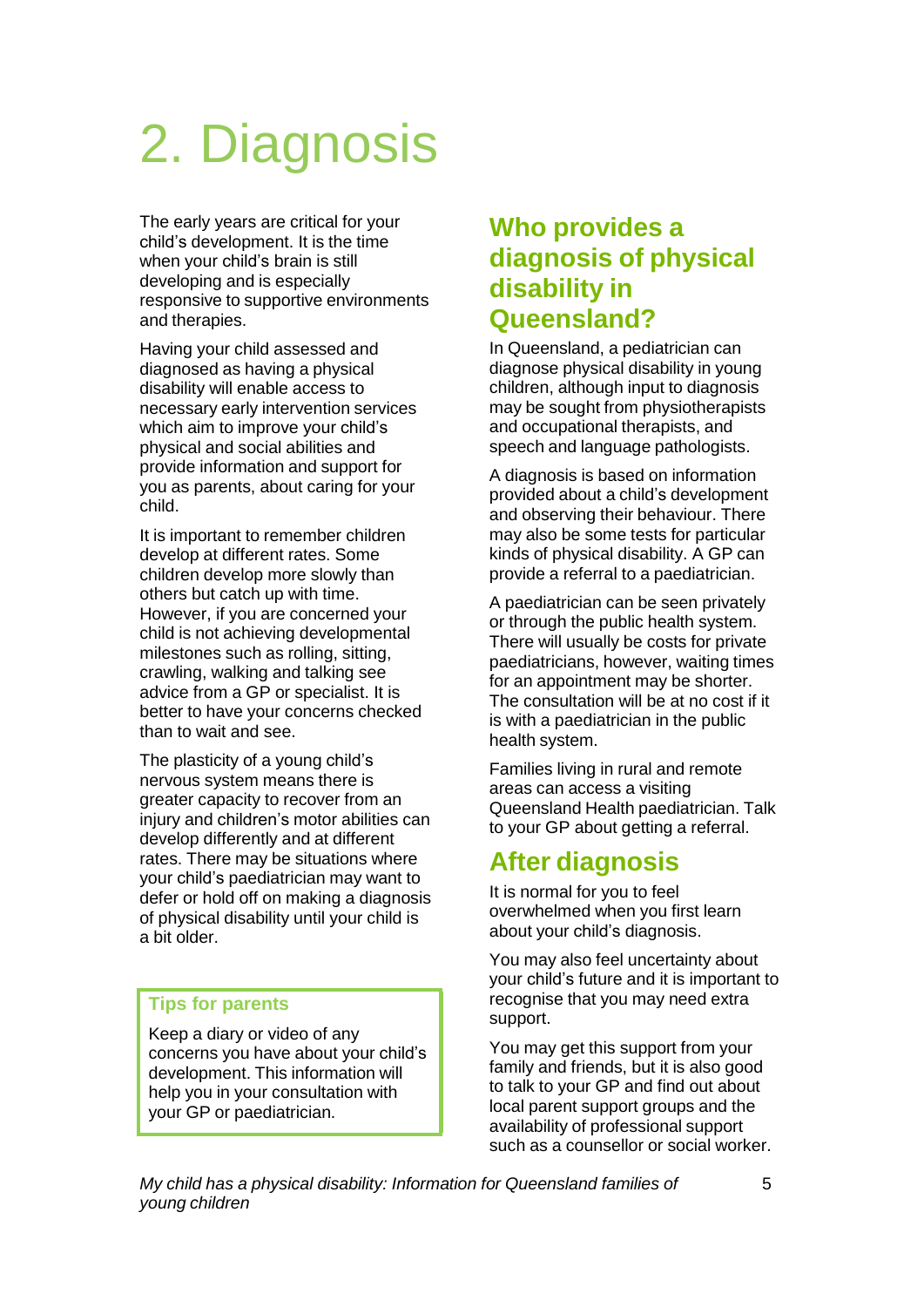When your child receives a diagnosis your paediatrician will discuss the types of supports and services that will optimise your child's development and a treatment plan may be developed.

Remember that the plan is about your child so you and your family should be involved in the development process.

You will also receive information on the services and supports available in your local community.

### **Parent Connect**

The Department of Communities, Child Safety and Disability Services' Parent Connect initiative supports parents of newborns and children newly diagnosed with disability. It is an early response service providing information and linking families to family support networks, community services and funding to access specialist services.

### **Carers Queensland**

Carers Queensland provides carers with information, education, training, advocacy, counselling and other support services that may assist them in their caring role. The organisation also raises awareness about the valuable role and contributions of carers.

## **Child health services in the community**

Staffed by nurses and allied health professionals, free child health services are available at community clinics. Home visiting may also be provided. Child health checks are recommended at one, two, four, six and 12 months of age. Information is available on child health, parenting, child development, immunisation and nutrition. Families can be linked to local services and parent groups. For further information refer to your baby's Red Book.

## **Financial support**

If you live in a rural or remote area and need to travel to attend specialist medical appointments, you may be eligible for the Queensland Patient Transport Assistance Scheme. Ask your GP for further information.

Should your child's support needs mean that you are unable to enter paid employment, you may be eligible for Carer Payment. Centrelink can provide you with information regarding your eligibility as well as information on supplementary payments such as Carer Allowance or Child Disability Assistance Payment.

### **Find out more**

**Child Health Services in the Community 13 HEALTH (13 43 25 84)** [www.health.qld.gov.au](http://www.health.qld.gov.au/)

**Carers Queensland** 3900 8100 1800 242 636 (Advisory Service) **Queensland Patient Transport Assistance Scheme** [www.health.qld.gov.au](http://www.health.qld.gov.au/)

**Centrelink** 132 468 [www.centrelink.gov.au](http://www.centrelink.gov.au/)

**Disability Online — family friendly resources** [www.qld.gov.au](http://www.qld.gov.au/)

**Disability Information Services** 13 QGOV [www.communities.qld.gov.au](http://www.communities.qld.gov.au/)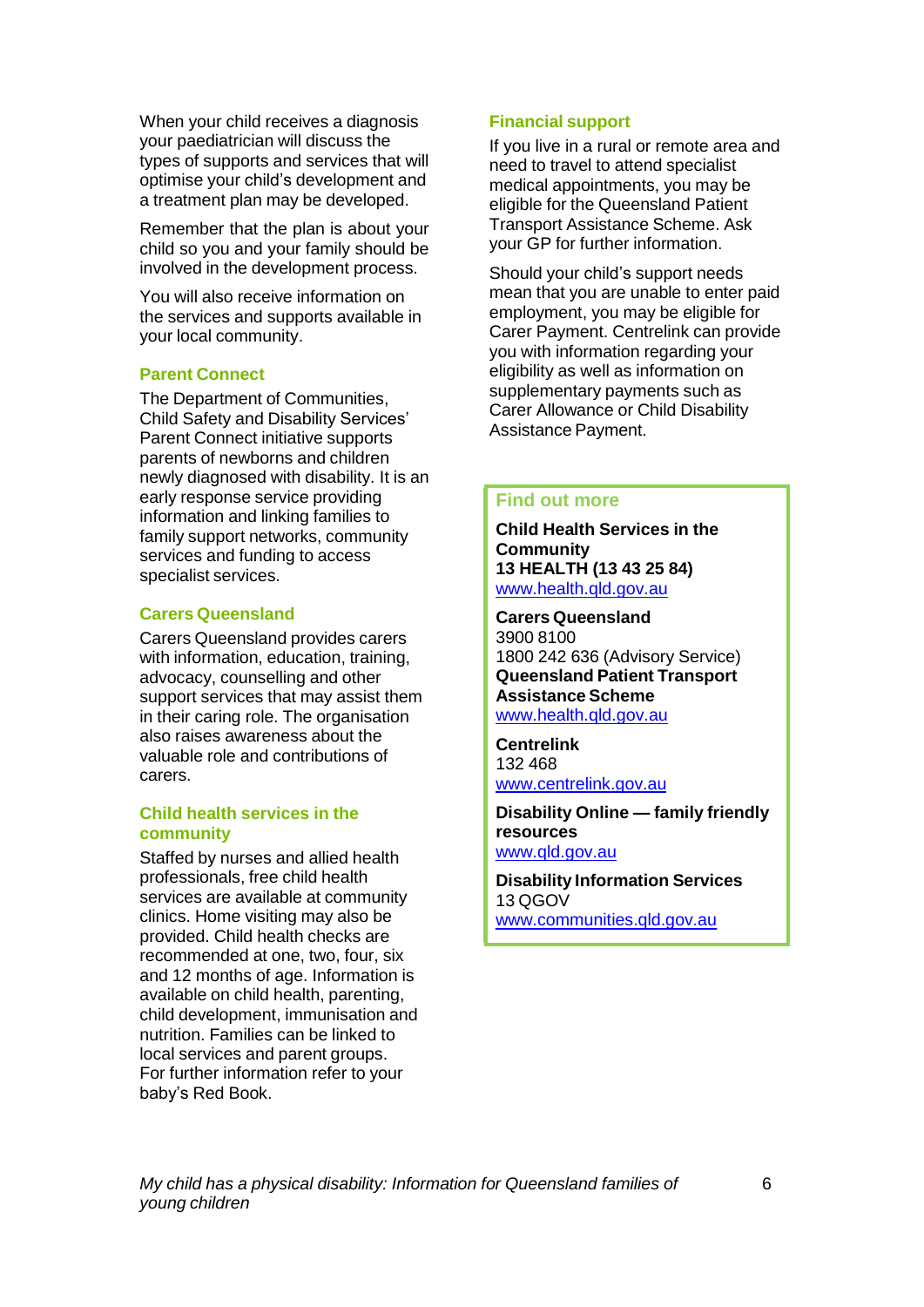## **Find out more**

**Parent Connect** is provided by the following organisations:

**Cairns – The Benevolent Society** 4045 0003 [www.benevolent.org.au/](http://www.benevolent.org.au/)

**Townsville – The Cootharinga Society of North Queensland** 4759 2008 [www.cootharinga.org.au/](http://www.cootharinga.org.au/)

**Rockhampton – The Cootharinga Society of North Queensland in partnership with The Umbrella Network** 4928 6550 [www.theumbrellanetwork.org/](http://www.theumbrellanetwork.org/)

**Sunshine Coast – Sunshine Coast Children's Therapy Centre** 5441 4937 [www.scctc.org.au/](http://www.scctc.org.au/)

**Brisbane North – Mission Australia** 3828 9311

**Brisbane South – Mission Australia** 3713 2602

**Ipswich – Mission Australia** 3713 2602 [www.missionaustralia.com.au/](http://www.missionaustralia.com.au/)

**Gold Coast – The Benevolent Society** 5644 9400 [www.benevolent.org.au/](http://www.benevolent.org.au/)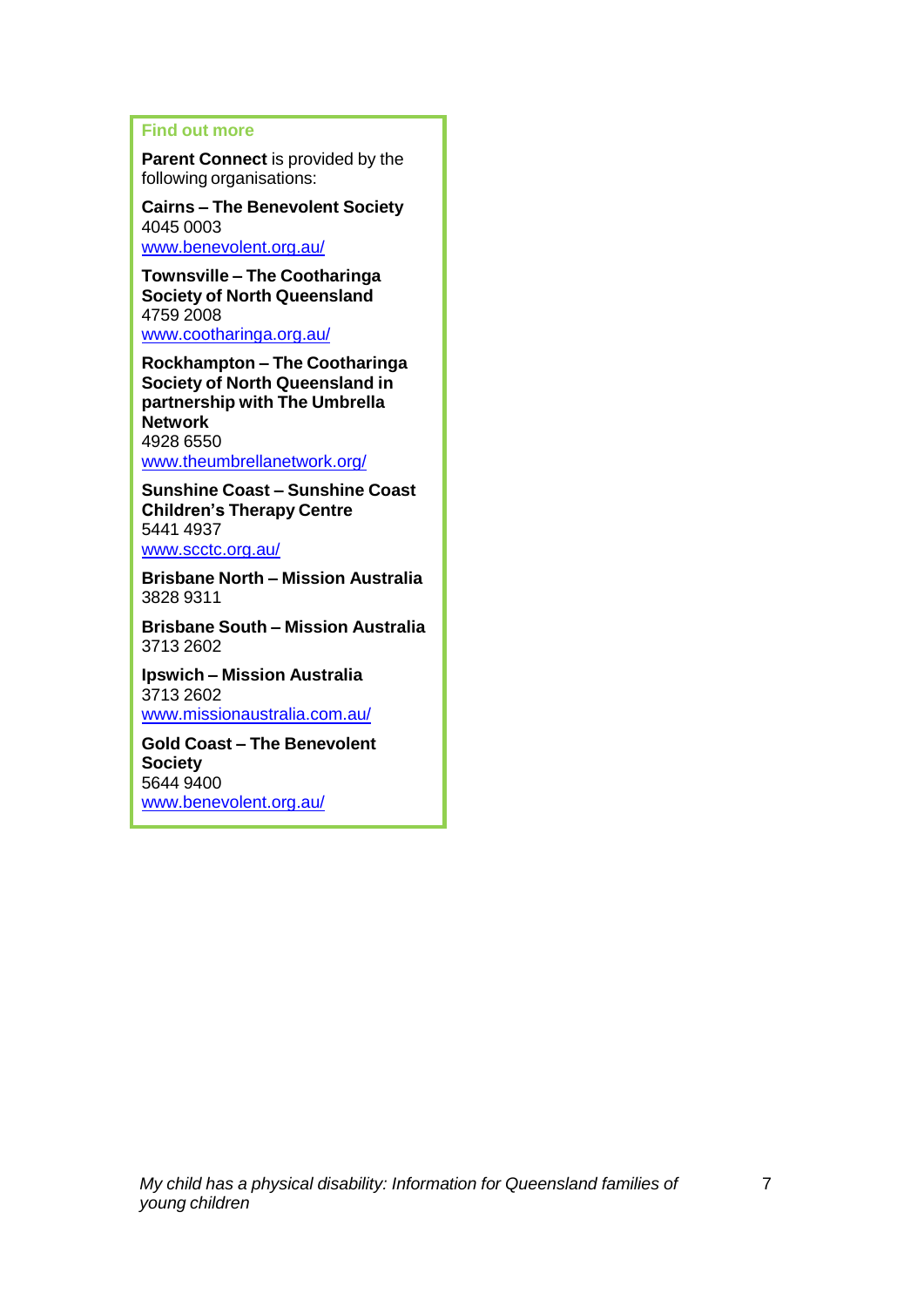# 3. Early intervention services

Early intervention services are important for children with a physical disability to help them develop skills in play, communication, movement, social relationships and functional behaviours.

Early intervention services can also help develop your child's independence and ability to adapt to their environment, the skills they need to participate in child care and kindergarten, and their readiness for school.

A range of supports for families of children with disability, including children with a physical disability, from birth to school entry, can be provided. These services include:

- **•** information and planning
- advice on your child's developmental needs
- **•** multidisciplinary therapy to support the child's development and help reach developmental milestones
- **•** referrals to other specialist services and mainstream services
- coordination of services for children with complex needs
- support with transitioning to a kindergarten program and school
- counselling and linking families with other families and support groups.

# **How will my child benefit from early intervention?**

Early intervention is most effective and provides the best possible outcomes for your child when provided as early as possible after diagnosis.

Early childhood intervention services should be tailored to the individual needs of your child and family.

It is important for you as a parent to have a good rapport with your child's service providers and feel able to ask lots of questions about your child's programs and progress.

Early childhood intervention services can assist you and your family to develop knowledge and skills and provide support to meet the needs of your child, optimise your child's development and increase their ability to participate in family and community life.

Professionals should spend time with you working on goals that can be incorporated into your family routines and play activities.

# **Tips for parents**

Encouraging your child's development through play and helping your child communicate and develop social skills is an important way you, as parents, can support your child at home.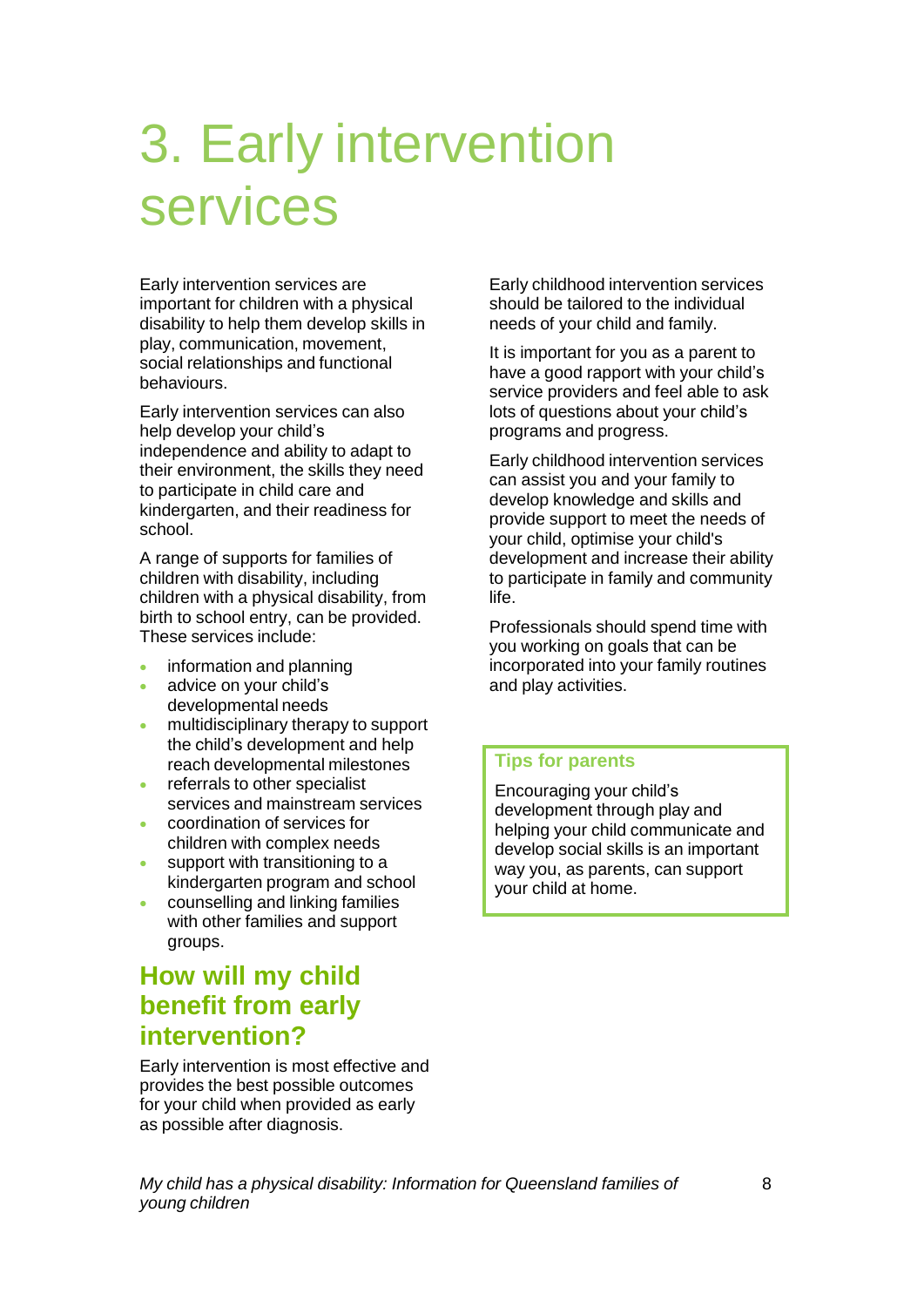# **What types of early intervention are available for children with a physical disability?**

The Queensland Government and the Australian Government fund early intervention services for children with a physical disability in Queensland. This section details the main services available.

### **Early Intervention for Children with a Physical Disability initiative**

Children with a physical disability aged up to eight years of age can access early intervention services through this initiative of the Department of Communities, Child Safety and Disability Services.

Services include therapy support, information for families about their child's disability, referrals to other services, assistance to access aids and equipment, and parenting support. Families can access the initiative directly through the Cerebral Palsy League of Queensland, Montrose Access and Sunshine Coast Therapy Services.

Services respond to the individual needs of your family and will support your child's participation in family and community life.

#### **Early intervention services**

The Department of Communities, Child Safety and Disability Services provides early intervention services to children who have, or are at risk of, developmental delay. This includes children with a physical disability.

These services can support your child in their play and independence, as well as develop their communication skills, and gross and fine motor movements.

The department also provides information for families on a range of topics and will support you to connect with other services and supports such as playgroups, childcare and parent support groups.

Children are prioritised for services according to their level of need and availability of places.

## **Early childhood development programs and services**

Therapy and early intervention services are available through the Queensland Department of Education Training for children from birth to pre-Prep age who have a suspected or diagnosed disability with significant educational needs. This includes children with a physical disability.

Programs and services may include playgroup session, outreach support in your home, centre-based sessions and support to transition to Prep. The program can also provide access to advisory visiting teachers, who have specialist knowledge and skills to support your child at school.

## **Find out more**

**Early Intervention for Children with a Physical Disability initiative**

**Cerebral Palsy League of Queensland** 07 3358 8011 [www.cplqld.org.au](http://www.cplqld.org.au/)

**Montrose Access** 07 3379 9200 [www.montroseaccess.org.au](http://www.montroseaccess.org.au/)

**Sunshine Coast Children's Therapy Centre** 07 5441 7199 [www.scctc.org.au](http://www.scctc.org.au/)

**Early intervention services** Disability Services service centres 13 QGOV [www.communities.qld.gov.au](http://www.communities.qld.gov.au/)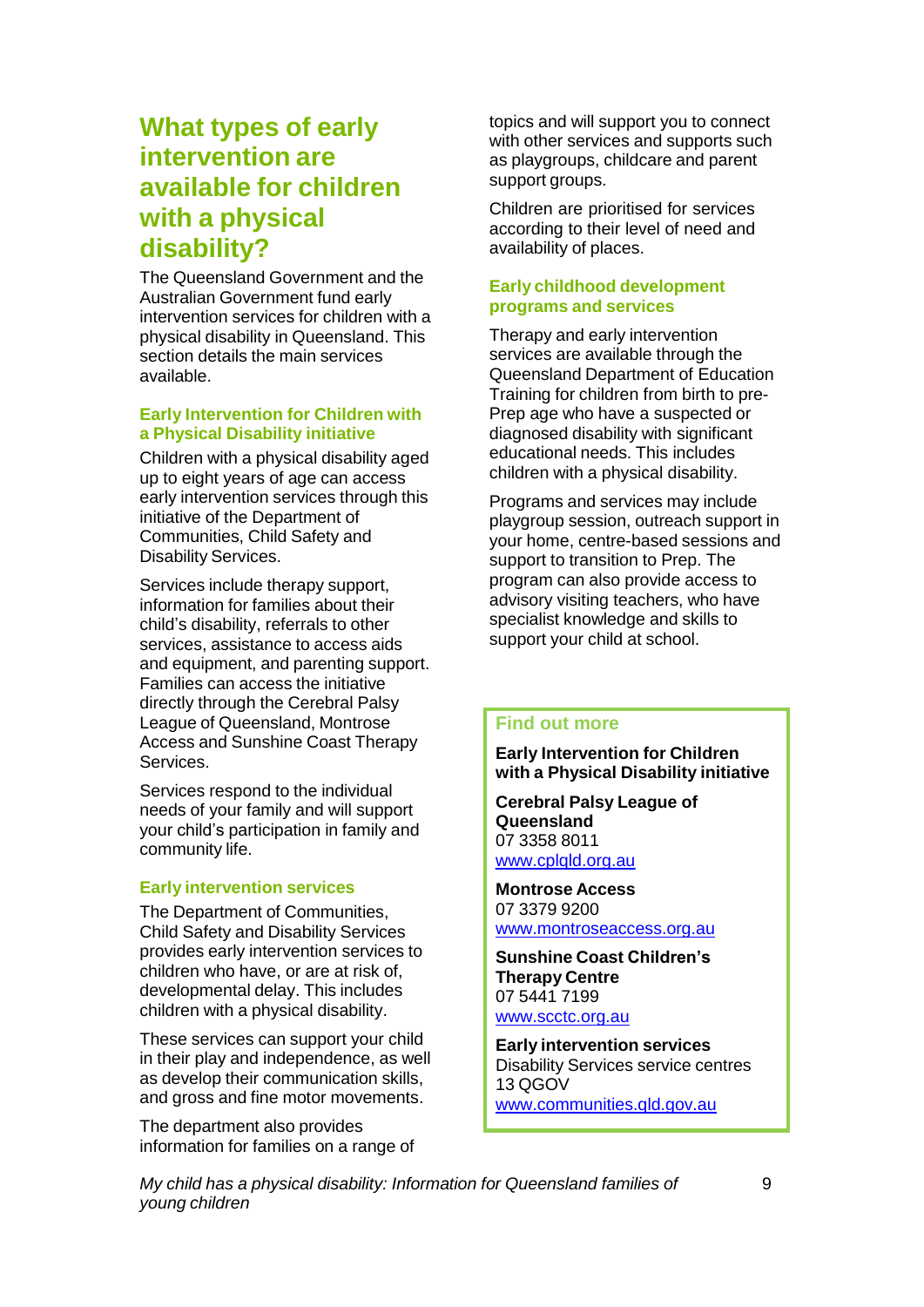#### **Better Start**

Children with a physical disability resulting from cerebral palsy may be eligible for supports and services through the Australian Government's Better Start for Children with a Disability initiative.

Through Better Start children can be registered to access early intervention funding of up to \$12,000 (up to a maximum of \$6000 in any one financial year). Families have up until their child's seventh birthday to use this funding.

Better Start funding can be used to pay for early intervention services provided by a range of early intervention professionals who are Better Start service providers. These professionals include speech and language pathologists, audiologists, occupational therapists, physiotherapists, psychologists, orthoptists and others.

Up to \$2100 (35 per cent) per year of a child's early intervention funding can be used to purchase resources. Resources must either be recommended by a Better Start service provider, be directly linked to an early intervention service or be for the delivery of interventions in the family home.

Families living in outer regional or remote areas may be eligible for an additional one-off payment of \$2000. This payment is to assist with additional expenses associated with accessing services.

#### **Child development services**

The Department of Health provides early childhood intervention services to children up to nine years of age who have a moderate to severe developmental delay or disability. Priority is given to children not eligible to receive services from other Queensland Government agencies.

Services include providing advice on your child's developmental needs and therapy services that encourage your child's development. Parent education and information sessions are also provided.

### **Local Area Coordinators**

Local Area Coordinators link children with a disability and their families in regional, rural and remote areas with supports and services relating to their individual needs and interests.

#### **Find out more**

**Early childhood development programs and services** Contact your local education regional office[swww.education.qld.gov.au](http://www.education.qld.gov.au/)

### **Better Start**

Call Carers Queensland 1800 242 636 [www.betterstart.net.au](http://www.betterstart.net.au/)

**Child Development Services** 13 HEALTH (13 43 25 84) [www.health.qld.gov.au](http://www.health.qld.gov.au/)

**Local Area Coordinators** 13 QGOV [www.communities.qld.gov.au](http://www.communities.qld.gov.au/)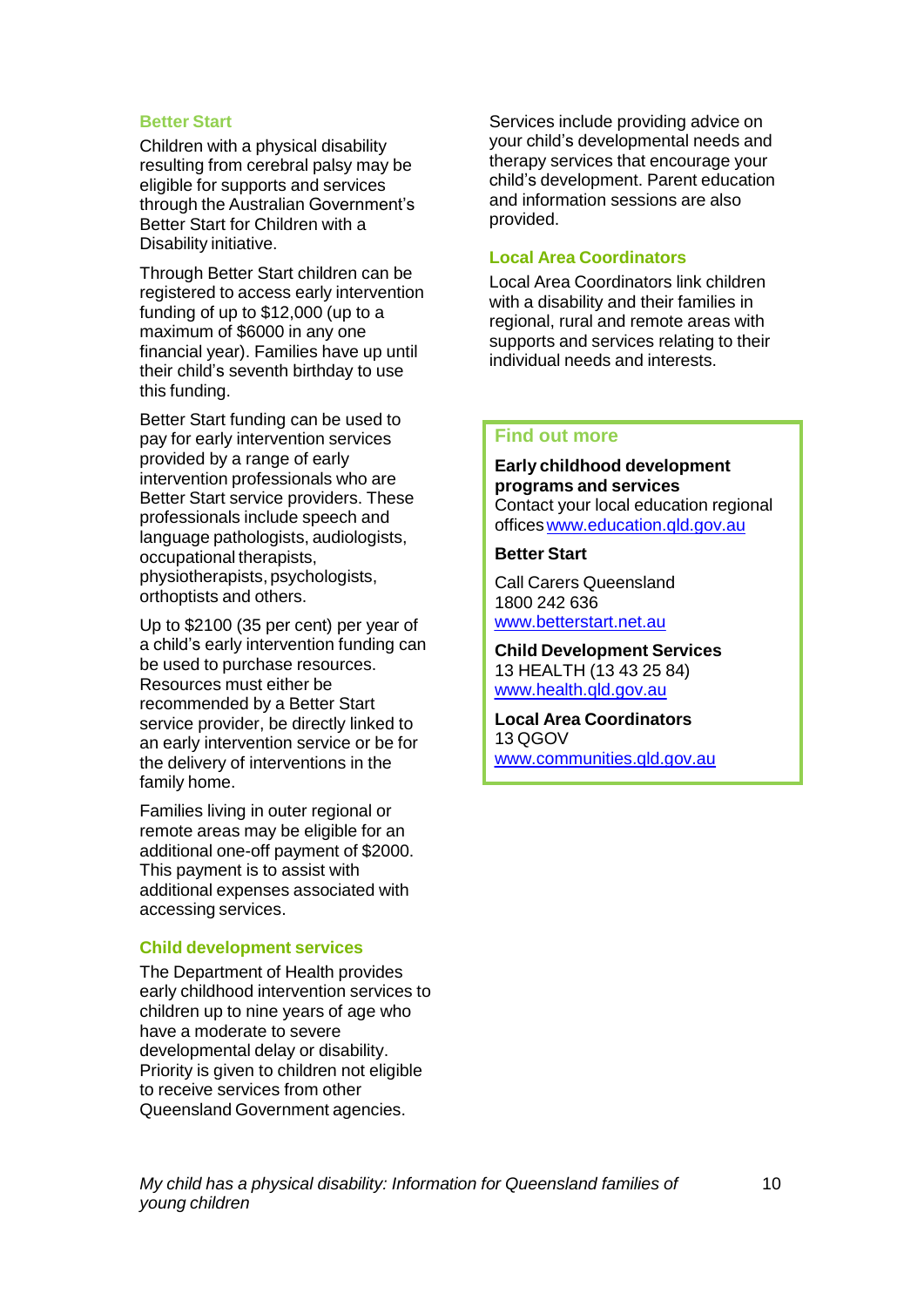# **Support for parents**

As a parent, it can be a challenge to strike the right balance between supporting your child with a physical disability and the needs of the rest of your family. It is normal to feel overwhelmed from time to time, especially during times of change, such as when your child starts school.

Make sure you have a good network of people around you, and don't be afraid to ask your GP or early intervention service provider for information about formal support such as classes, selfhelp groups or counselling.

You may find that the best support comes from other parents who know what you are going through. Early intervention service providers will be able to give you advice about how to link with other parents of children who have a physical disability.

You may also find it useful to access some of the following services which provide support for parents, carers and families of children with a disability.

## **Raising Children Network website**

Raising Children Network website is an Australian Government initiative that provides a web-based source of information about parenting and child development activities for children, including children with disabilities.

### **Triple P — Positive Parenting Program**

Triple P — Positive Parenting Program can help many families who have a child with special support needs to creatively problem solve and develop flexible and supportive family routines and strategies to support their child's learning and development.

Stepping Stones Triple P has been specially tailored for parents of children with disability. It can help parents address their children's behaviour and emotional problems which may be more challenging at

times (e.g. going to sleep, mealtimes, choosing what clothes to wear, dressing, toileting, going shopping and going to the doctors).

Stepping Stones Triple P can be accessed in different ways, including information seminars, individual sessions on specific issues, group sessions, online options, and tip sheets and workbooks.

## **Playgroups**

Play is an integral part of all children's development, including children with disability. Through play, a child learns, builds confidence and develops a range of skills in readiness for childcare, kindergarten and school.

Playgroups nurture children with playbased learning experiences during key times of growth and development in their early years.

Playgroups offer a wonderful opportunity for young children to come together and play in a safe, relaxed and welcoming environment. Playgroups are low cost and inclusive and all children under school age are welcome.

Playgroups also help families by providing social support for parents. It provides an environment where parents can discuss and share parenting experiences and get information on how to address parenting issues.

## **Find out more**

**Raising Children Network:** the Australian parent website [www.raisingchildren.net.au](http://www.raisingchildren.net.au/)

**Triple P – Positive Parenting Program** 3236 1212 [www.triplep-parenting.net](http://www.triplep-parenting.net/)

**Playgroup Queensland** 1800 171 882 [www.playgroupqld.com.au](http://www.playgroupqld.com.au/)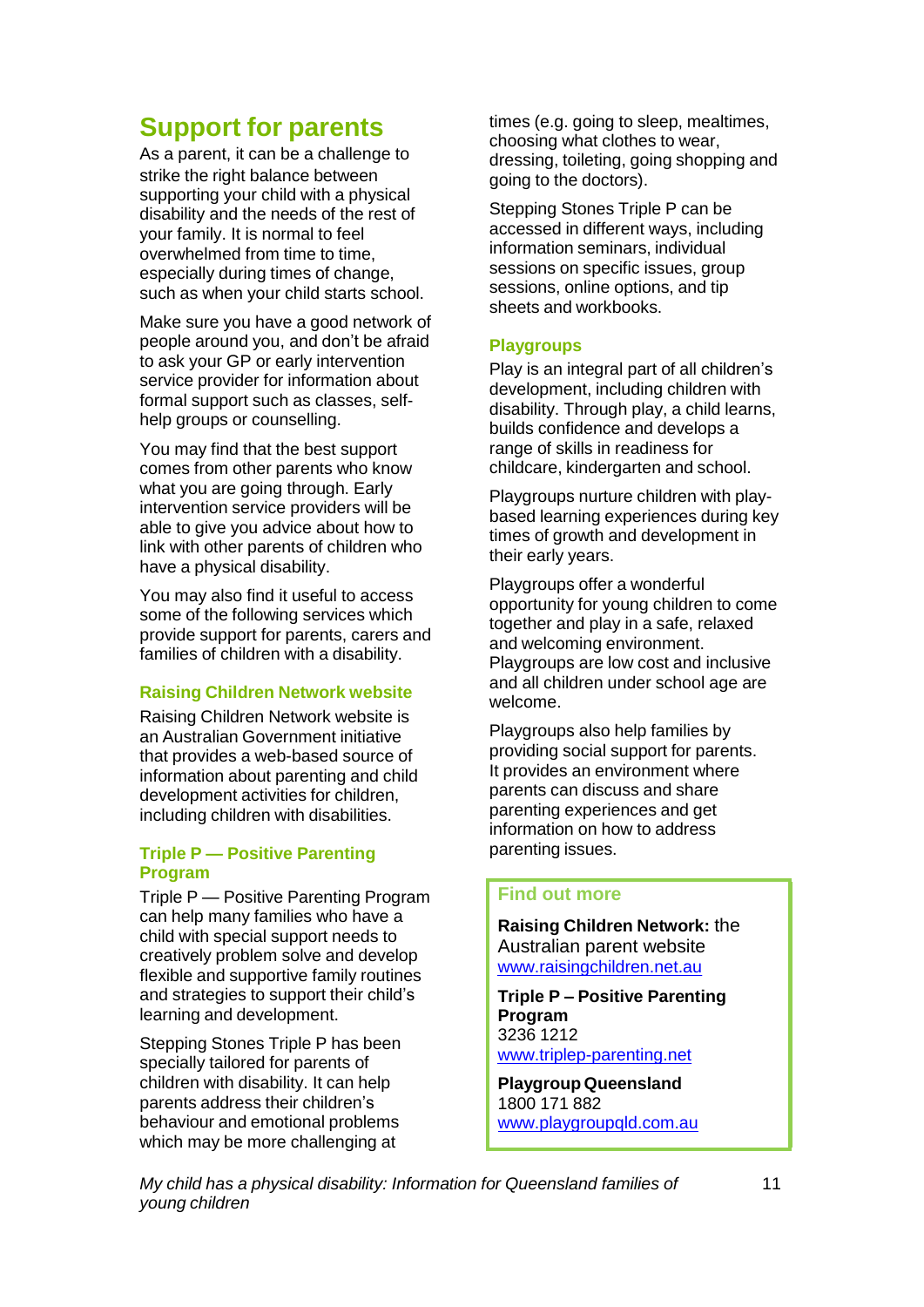There are a range of playgroups available, including community playgroups, supported playgroups, PlayConnect and Playgroup Plus Program.

## **MyTime groups**

Provide local support for mums, dads, grandparents and anyone caring for a young child under school age with disability or a chronic medical condition.

MyTime gives parents the chance to socialise and share ideas with others who understand the rewards and intensity of the caring role. Parents can meet with people in similar circumstances to have fun, hear from others and find out about available community support. Research-based parenting information is also available at group meetings.

Each group has a play helper who can lead children in activities such as singing, drawing, and playing with toys, blocks or sand so parents can spend time focusing on catching up with others.

# **Baby Bridges**

Baby Bridges is a playgroup program for children with disability from birth to five years. Parents and carers hear up-to-date information from carers and specialists while their child attends a playgroup taken by professional occupational, music or speech specialists.

### **Find out more**

**MyTime Groups** 1800 889 997 [www.mytime.net.au](http://www.mytime.net.au/)

**Baby Bridges** Contact the Horizon Foundation 07 3245 4266 [www.babybridges.com.au](http://www.babybridges.com.au/)

# **Find out more**

Search for specialists in your local area through the websites of professional therapy associations:

**The Australian Physiotherapy Association** [www.physiotherapy.asn.au](http://www.physiotherapy.asn.au/)

**Speech Pathology Australia** www.speechpathologyaustralia. org.au

**Occupational Therapy Australia** www.otald.org.au

**Australian Psychological Society** [www.psychology.org.au](http://www.psychology.org.au/)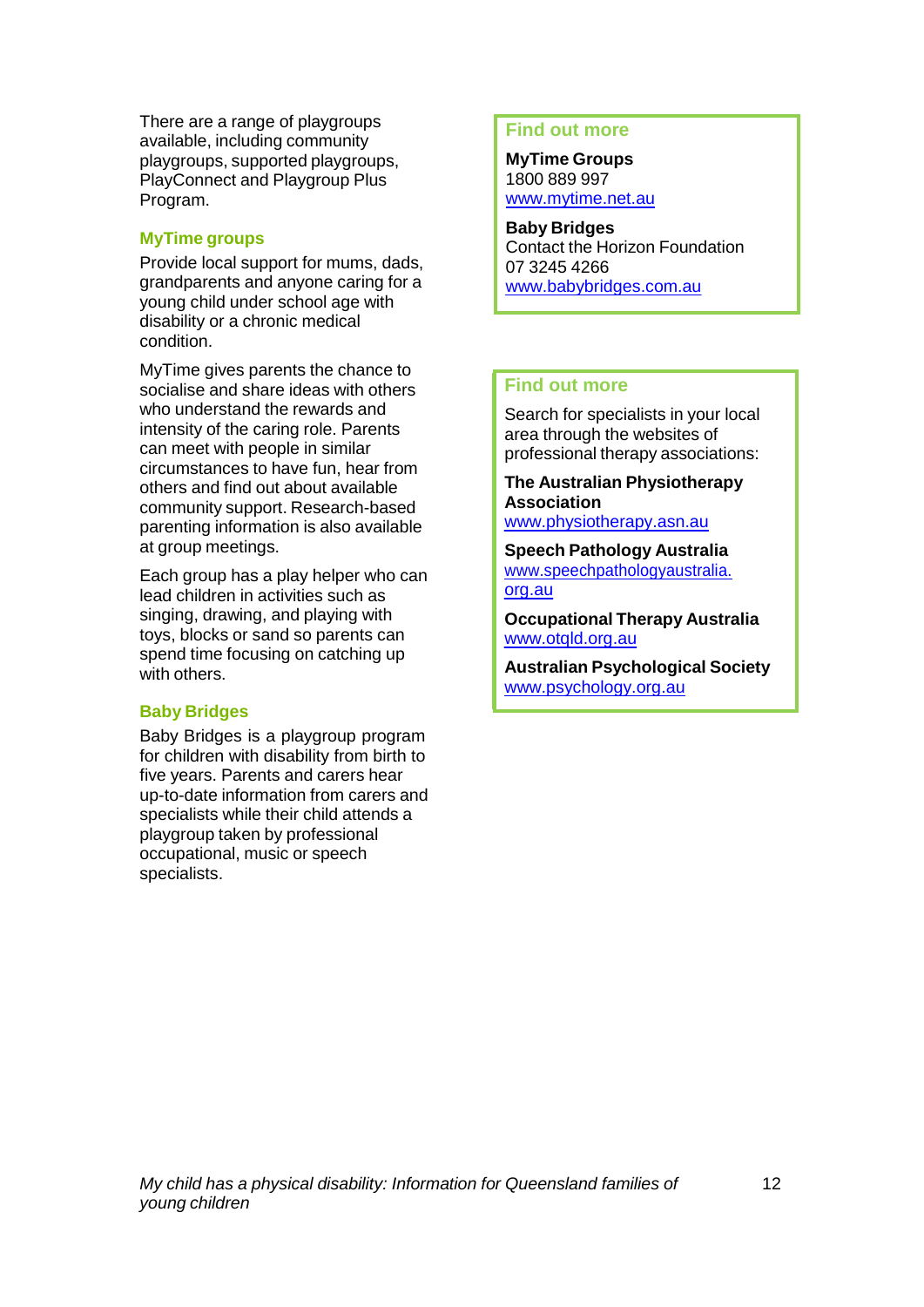# 4. Early childhood education and care

# **What are early childhood education and care services?**

Early childhood education and care services include child care and kindergarten services. Children can attend approved child care services from birth and all children are eligible to attend a kindergarten program in the year before they commence school (Prep). The Queensland Government provides funding support to approved kindergarten programs delivered in long day care or kindergarten services.

The early years of any child's life have a significant impact on their future health, development, learning and wellbeing. It is generally accepted that children who participate in early childhood education are likely to have better academic performance, better behaviour, and stay in education for longer. This includes children with a physical disability.

Participating in a quality early childhood education and care program can provide children with a physical disability opportunities to develop their social, communication and play skills from an early age.

# **How will my child benefit from child care?**

Child care provides all children an early opportunity to relate to peers and other adults.

This is no different for children with a physical disability. It can also be an opportunity for you to receive input

from qualified early childhood professionals and try new approaches to supporting the development of your child.

As a parent child care can also provide you with opportunities to return to work, study or to have time with other members of your family

# **What supports are available for my child to attend child care?**

The Australian Government supports children with disabilities who attend child care through the Inclusion and Professional Support Program. This support may be available to:

- subsidise the cost of additional educators or carers
- provide access to specialist equipment to assist inclusion
- provide professional development and resources for educators.

# **Find out more**

**Early childhood education and care services**

**Early years centres** provide education, family support and health services for children 0 – 8 years.

[www.det.qld.gov.au](http://www.dete.qld.gov.au/)

or phone 13 QGOV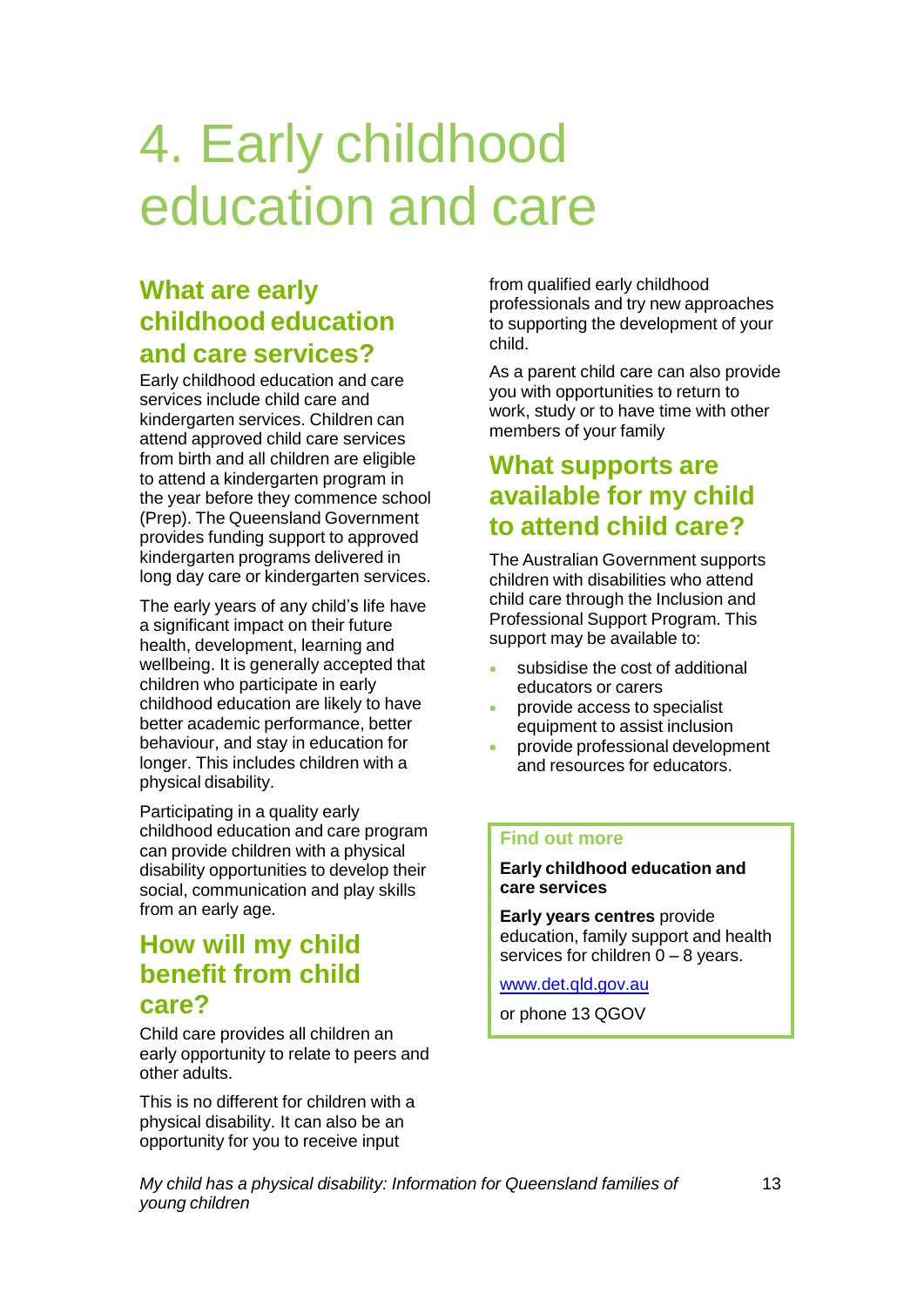# **How will my child benefit from a kindergarten program?**

All children benefit from participating in an approved quality early education program, including children with a physical disability.

Participation in a kindergarten program can help your child to develop skills in communication, social interaction and behaviour. It can also assist your child to follow routines and to be exposed to early literacy and numeracy concepts.

Participation in a kindergarten program will give your child a greater chance of successfully transitioning into Prep and then into mainstream schooling.

Kindergarten programs offer playbased learning in a fun and nurturing environment.

All children benefit from these early learning experiences and develop abilities such as:

- **•** being involved and learning to interact with other children
- developing a desire to learn as well as ways of getting involved in learning
- understanding and managing their feelings
- **.** learning about themselves, developing their identity, confidence and independence
- **•** building communication skills.

# **Tips for parents**

Link your therapist or early intervention provider with your child's kindergarten teacher to help plan your child's program and identify the supports they will need, such as any aids and play equipment being used by your child.

# **Tips for parents**

Talk to your child's kindergarten teacher about your child's strengths and areas that may need development, as well as how your child may prefer to learn new things.

# **How will my child be supported in a kindergarten program?**

Kindergarten teachers in kindergarten services and long day care services can access support to assist children with a physical disability to participate in their programs.

Children with disability, including children with a physical disability, can receive additional supports to participate in a kindergarten program. Kindergarten services can apply under the Disability Support Funding Program through the Department of Education Training, to receive additional funding to support your child's participation in their kindergarten program.

Additional support may include:

- equipment and play resources
- training and professional development for kindergarten teachers
- extra teacher aide time to support the child's inclusion in the kindergarten program.

Kindergarten programs in long day care services, may be eligible for the Australian Government's Inclusion and Professional Support Program which provides professional development and other assistance to child care services supporting children with additional needs.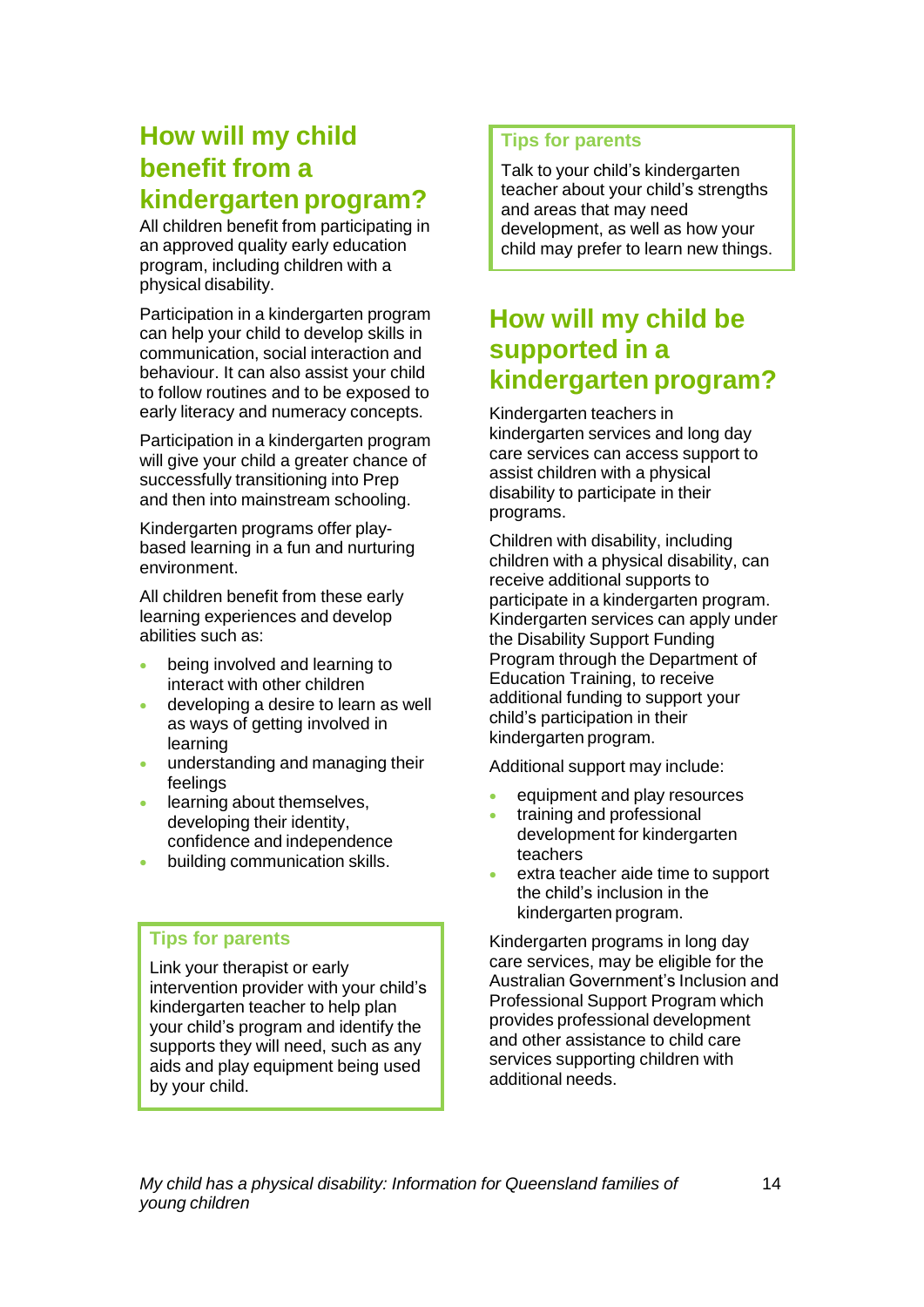Kindergarten teachers can modify the kindergarten program to support the inclusion of your child. The wider kindergarten community can also be provided with information about physical disabilities to encourage inclusion of your child and your family in the service.

# **How do I plan my child's transition into a kindergarten program?**

Starting in a kindergarten program involves a significant transition for children with a physical disability and their families.

Your child will most likely need a period of preparation before they start in a kindergarten program, support to settle in, and ongoing support to ensure their needs are being met and they are achieving educational goals.

Successful transition planning requires a team approach with your family and the kindergarten teacher, which should begin six to 12 months before your child starts in the service.

Transition planning for your child to start their kindergarten program involves a range of activities including enrolment, working with the kindergarten teacher to plan a suitable program for your child and help to identify the additional supports needed, such as training and educational and play equipment.

# **Tips for parents**

Learn about the activities and routine in the kindergarten program and introduce a similar routine at home, so your child becomes familiar with these activities and routines.

# **Tips for parents**

Visual supports may be useful to prepare your child for kindergarten, such as photos of your child's kindergarten teacher and their new kindergarten classroom and play area.

Other activities involved in transition planning for your child include visiting to the kindergarten to become more familiar with the environment and routines, and gradually adjusting routines at home to be similar to those they will experience in the program.

## **Find out more**

**Disability Support Funding Program, Early Childhood Education and Care Services and Kindergarten Services**

[www.det.qld.gov.au](http://www.dete.qld.gov.au/)

**Inclusion and Professional Support Program** (Australian Government)

[www.mychild.gov.au](http://www.mychild.gov.au/)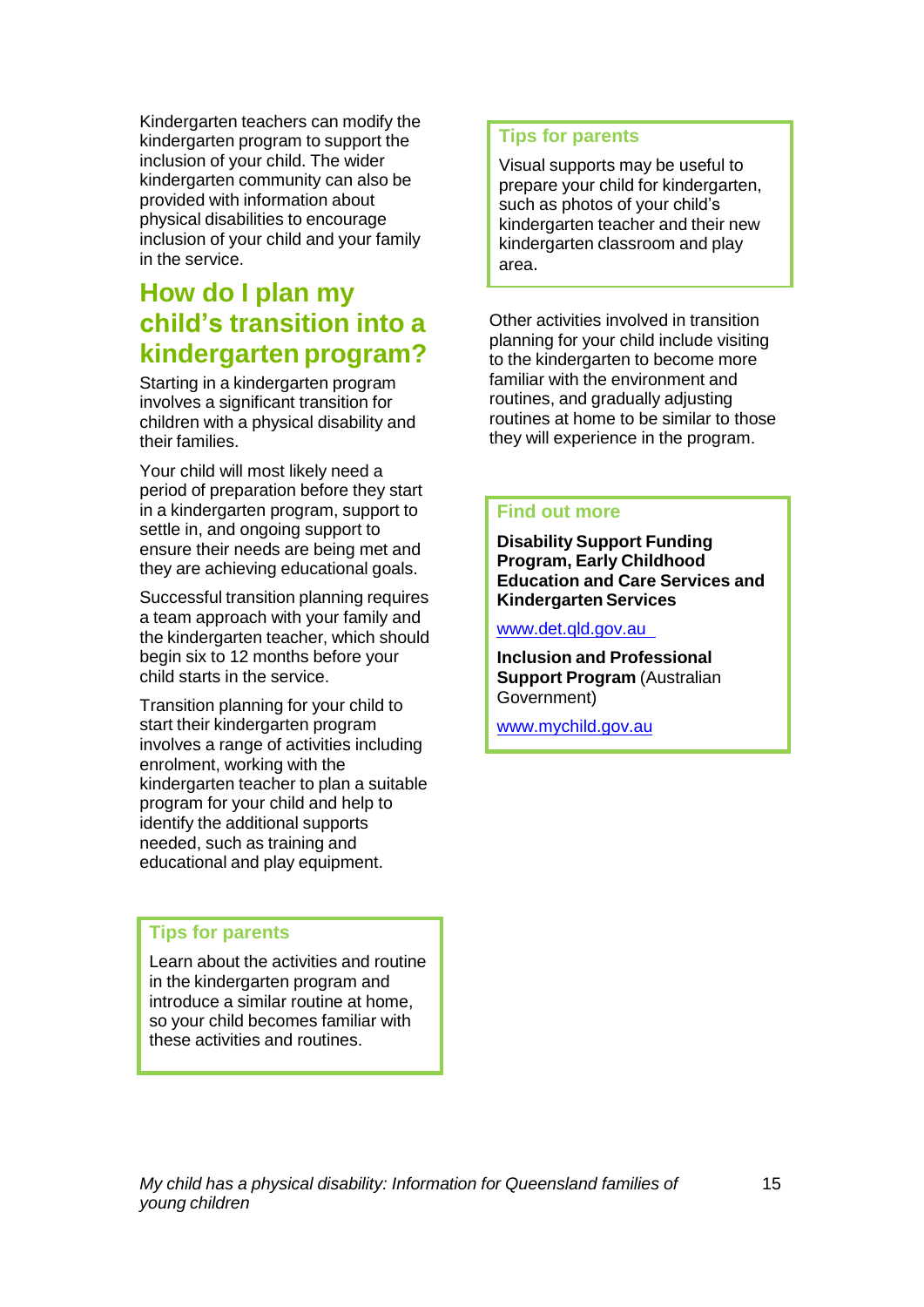# 5. Starting school

Starting school is an important time for children and families. The transition to school may present challenges for your child, as well as for the rest of your family, and good planning for the transition is critical. It is important to start planning for the transition to school at least 12 months before your child is due to commence.

The choice of school is a decision parents will make depending on their child's needs and abilities and the resources available. It is best to seek advice from your local school before you make a final decision.

# **Where can I enrol my child?**

All children are able to enrol at their local state school. It is best to talk to the principal of the school that you are considering to check the types and levels of support available for your child before completing enrolment forms. You and your child may be asked to attend an interview with a staff member as part of the process.

Choosing a school for your child is an important decision. It may also be` useful to talk to other parents who have children at the school you are considering.

# **Tips for parents**

Introducing your child to the concept of timetables is a good idea for they start school. It also provides an opportunity to work with your child to develop new vocabulary they will need at school.

## **Getting to school — transport assistance**

While it is the responsibility of parents to get their child to and from school, families who have had difficulty with transport for their child can contact the Department of Education Training for an assessment to see if their child might be eligible for transport assistance.

The types of assistance available include passes for public transport, an allowance for driving your child to school, taxi or minibus services, or other arrangements.

# **Tips for parents**

Check to see if the school you are considering has an open day that you can attend with your child.

# **Is my child ready for Prep?**

Prep is offered in all state schools as a full five-day-per-week program. To be eligible for Prep a child must turn five by 30 June in the year they start Prep. With the introduction of the Australian Curriculum, full-time attendance in Prep gives students, including students with a physical disability, the foundation they need for successful learning in Year 1.

If you are concerned that your child is not ready to start Prep at that time, you can choose to start your child a year later when they reach compulsory school age (six years and six months).

You should discuss the specific needs of your child with the principal of the school you plan to enrol your child in, before you make a decision on when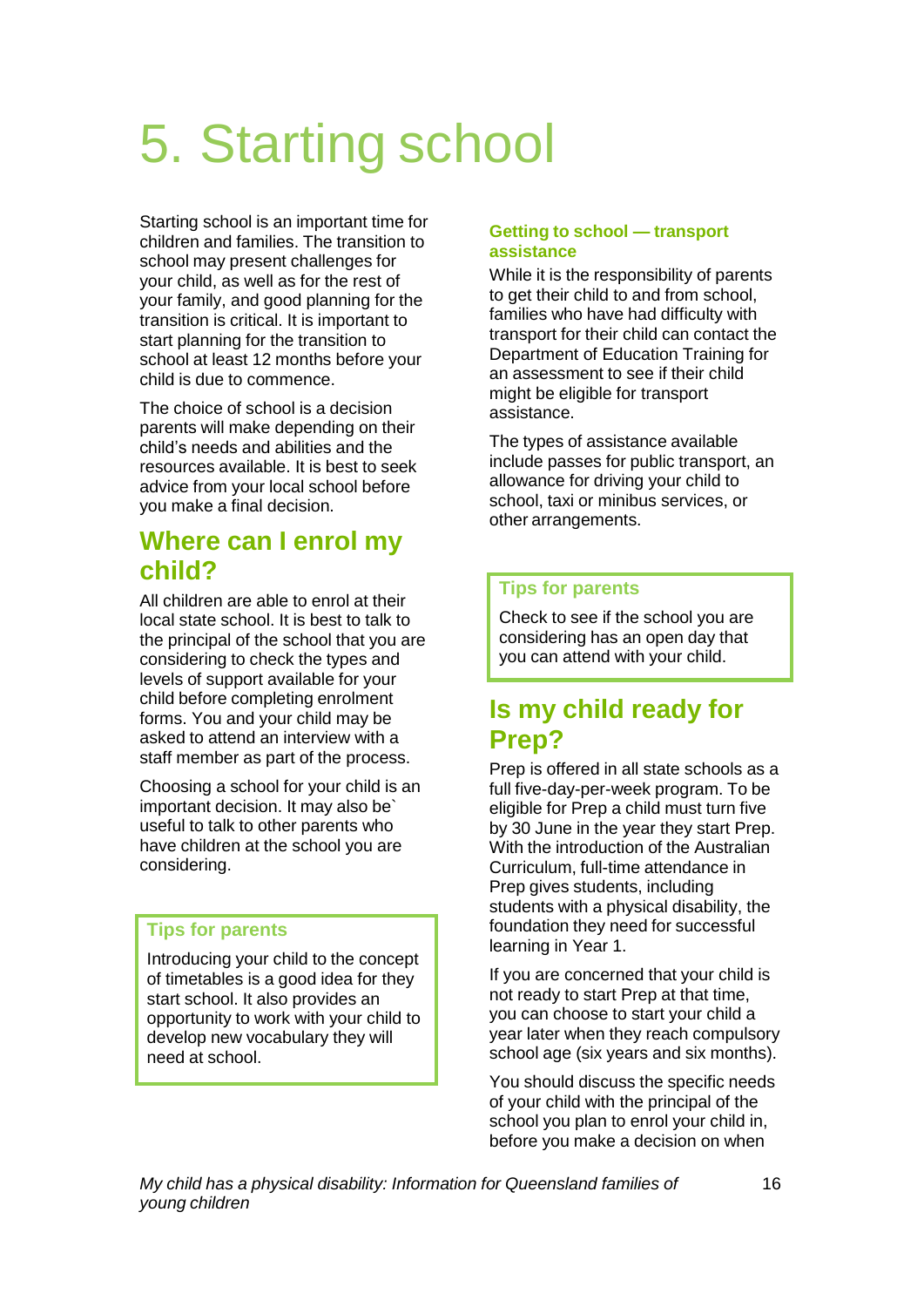your child starts Prep or school. The principal will help you detrmine the impact of delaying your child's entry into Prep.

Parents of compulsory school age children have a legal obligation to ensure their children are enrolled in school and attend every day of the educational program in which they are enrolled. Enrolment and full-time attendance at Prep fulfils this obligation.

# **How can I prepare my child for school?**

Beginning school is a big step for all children and their families. Children develop at different rates and in different ways. It is important to show your child you believe they are ready for school and not show if you are worried.

We recommend that you contact your local school in the year before you enrol your child to discuss your child's individual needs. This will give the school time for planning to ensure your child has a successful and positive start to schooling.

If your child has been receiving services from an early childhood intervention service or a kindergarten program, staff from these services can provide information to the school about your child's strengths and support needs, which will assist with the transition process.

There are a number of things you can to do to help prepare your child for transitioning to school. This should include visiting the school many times before starting school, initially during quiet times of the day (possibly before or after school hours) and later at busier times so your child becomes familiar with the school environment.

While some early intervention programs finish once a child starts Prep or school, other programs offer support during the transition period.

Make sure you check what other supports your early intervention service can offer you during transition. In some cases your early intervention service may be able to attend planning meetings with you and your child's Prep or school staff.

# **Tips for parents**

As a parent, you play a vital role in your child's education. By getting involved in the school, you can help your child make a smooth and happy start to their education.

Having good communication with your child's teacher will help your child to have a successful education experience. It will also help you to quickly sort out any issues that arise.

# **How will my child be supported to learn at school?**

The Australian Curriculum Foundation Year has been developed to give students in Prep the important foundational learning they will need for successful progression to Year 1.

The Australian Curriculum started in Queensland in the 2012 school year. It aims to provide a high-quality curriculum for all, while understanding the diverse and complex nature of students with disability. It is shaped by the proposition that each student can learn and the needs of every student are important.

The principal is responsible for ensuring that all students with disability are provided with appropriate adiustments to enable them to access the curriculum.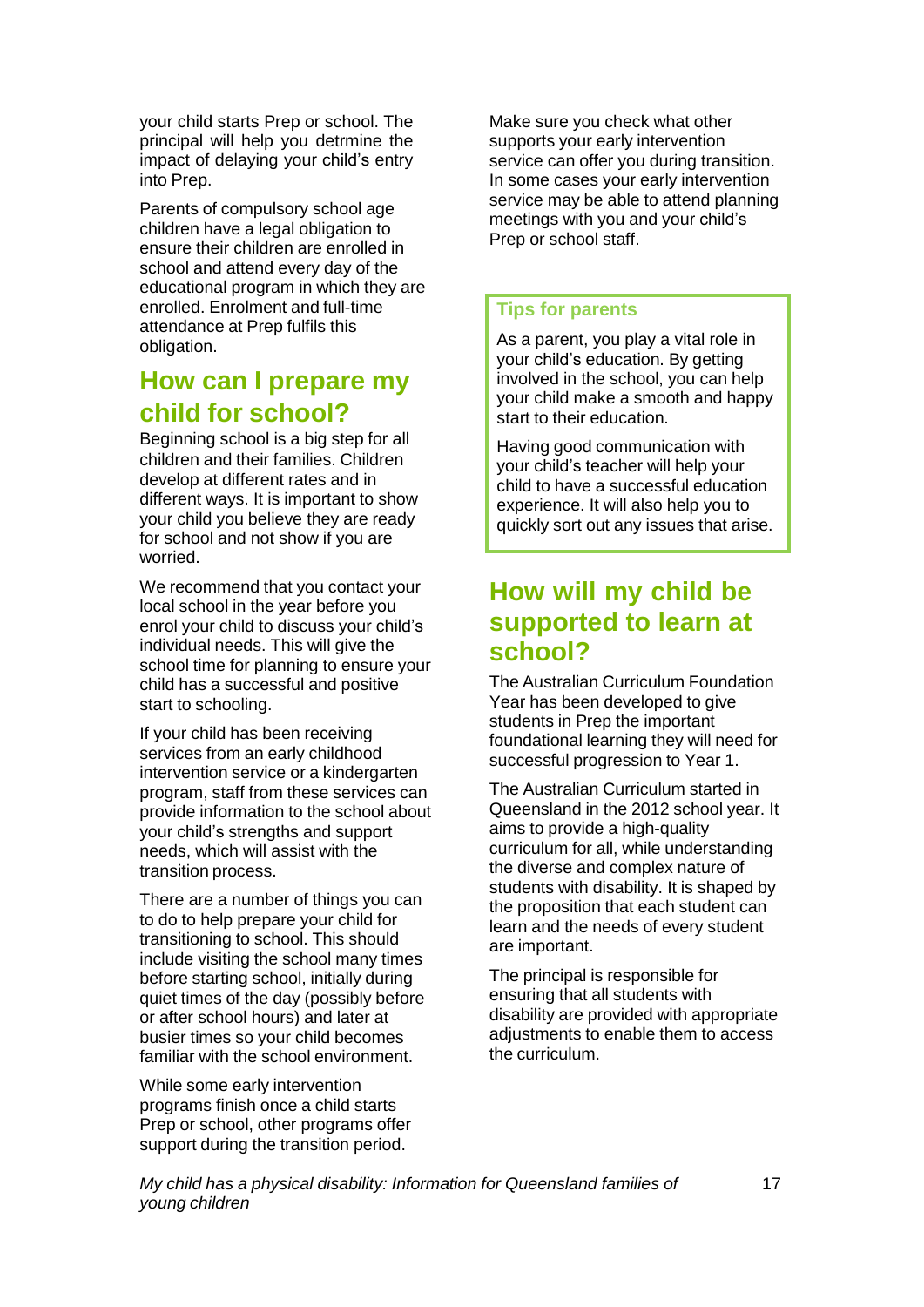When required, students who have a physical disability can be supported through appropriate adjustments made by teachers and schools in relation to:

- what a student learns
- how the student learns and instructional processes
- how the student demonstrates what they have learned
- the environment in which the student learns.

#### **Student support services**

Students who have a physical disability are likely to require additional educational support so they are able to access and participate at school alongside their same age peers.

These students can be supported through the full array of student support services allocated to regions and schools. This may include assistive technology, specialised equipment, special provisions for assessment, and access to specialist advisory visiting teachers.

Students may also have access to speech and language pathologists, teacher aide support, physiotherapists, occupational therapists and guidance officers. Talk to your child's school about these services.

#### **Equipment at school**

Education Queensland has an equipment loans service for students with disability who attend state schools. Schools can borrow specialised equipment and assistive technology from a regionally managed loans service to trial with students with disability. This helps schools to identify and make decisions about appropriate resources to support students' educational programs. The equipment remains the property of the Department of Education Training.

#### **Non-government schools**

Catholic Education's Education Adjustment Program supports students who have a disability in Catholic schools by identifying the educational adjustments required by a school to meet the learning and teaching needs of your child. Other non-government schools may have specialist services for children with a physical disability — check with the principal of the school you are considering.

### **Local schools**

**Education for children with a disability: a guide for parents**

**School Transport Assistance Program for Students with Disabilities**

**Support for children with a disability at school** [www.education.qld.gov.au](http://www.education.qld.gov.au/)

**Delayed entry to prep** [www.det.qld.gov.au](http://www.dete.qld.gov.au/)

**Australian curriculum** [www.australiancurriculum.edu.au](http://www.australiancurriculum.edu.au/)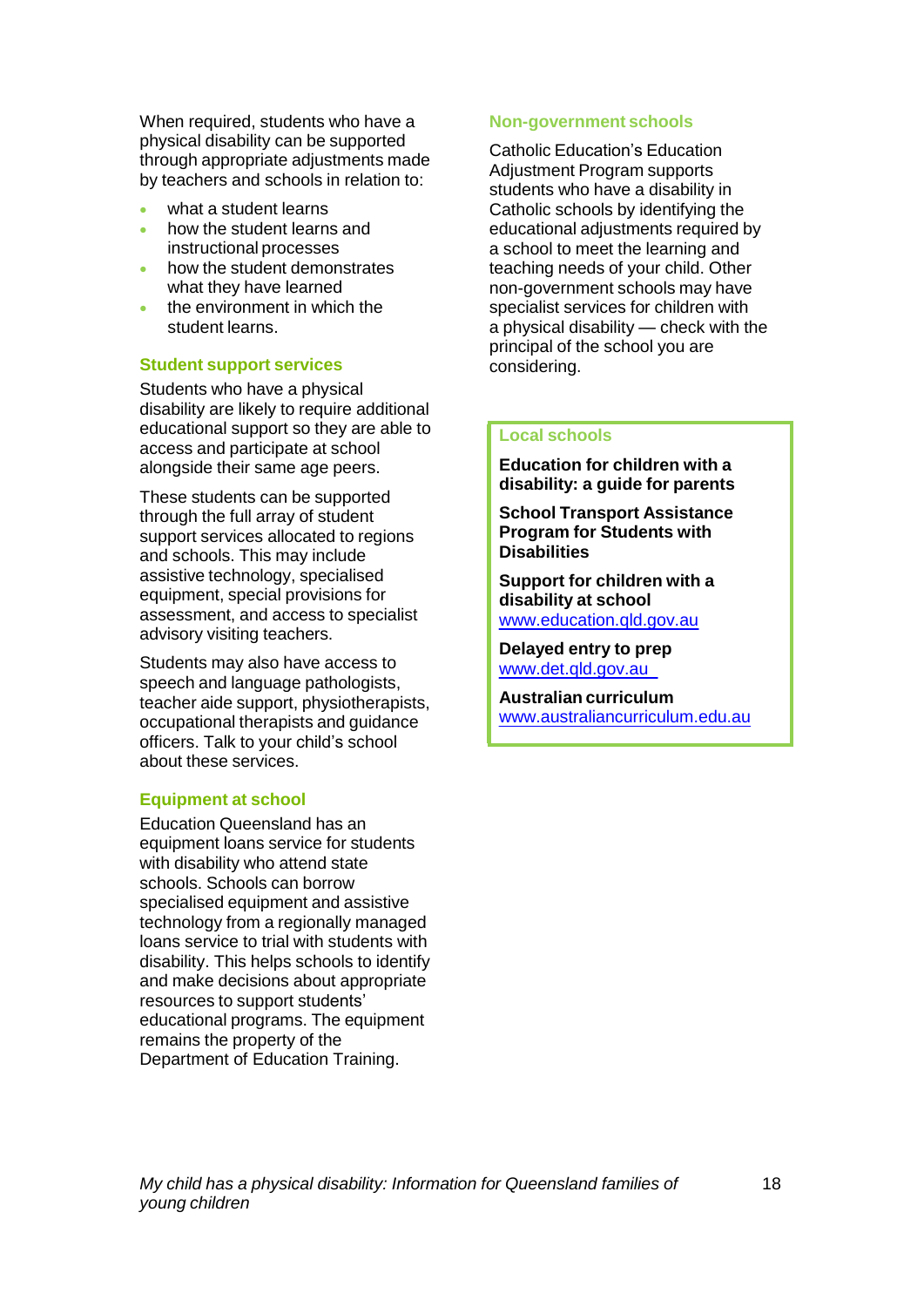# 6. Aids, equipment and assistive technology

If your child's disability affects their functioning across a range of areas, you may need to access assistive technology, specialised equipment or other aids to assist them in their daily living, communicating, learning, therapy and play. Professionals involved in your child's health, education and therapy will be able to give you advice regarding the most appropriate aids, equipment and assistive technology to consider.

This section details some services that may assist you to access support in this area.

#### **Department of Health — Medical Aids Subsidy Scheme**

The Medical Aids Subsidy Scheme (MASS) provides access to subsidy funding for the provision of MASS endorsed aids and equipment to eligible Queensland residents, including children with disability.

The range of MASS aids and equipment is aimed at assisting people to live at home and include mobility aids, communication aids, continence aids and daily living aids.

Aids and equipment are subsidy funded either on a permanent loan basis, private ownership or through the purchase of consumables.

## **Department of Communities, Child Safety and Disability Services**

Assistance can be provided to purchase aids, equipment and assistive technology for eligible children if the item is related to the disability and encourages independence and community participation. To access this

assistance, a prescription from your child's therapist is required.

#### **The Community Aids Equipment and Assistive Technologies Initiative**

The Community Aids Equipment and Assistive Technologies Initiative subsidises aids and equipment for eligible clients. Categories for aids and assistive technologies include Community Mobility, Communication Support, Active Participation and Postural Support.

## **Vehicle Option Subsidy Scheme**

The Vehicle Options Subsidy Scheme supports people with disability, their families and carers to have improved access to private transport. Subsidies are available to eligible clients for assessment and prescriptions; vehicle modifications, and specialist driving lessons.

For more information, contact your nearest Disability Services service centre.

## **Tips for parents**

Children with a physical disability may fatigue more easily than other children as they need to concentrate harder. Try more activities that will help your child build their concentration levels such as structured play and reading activities.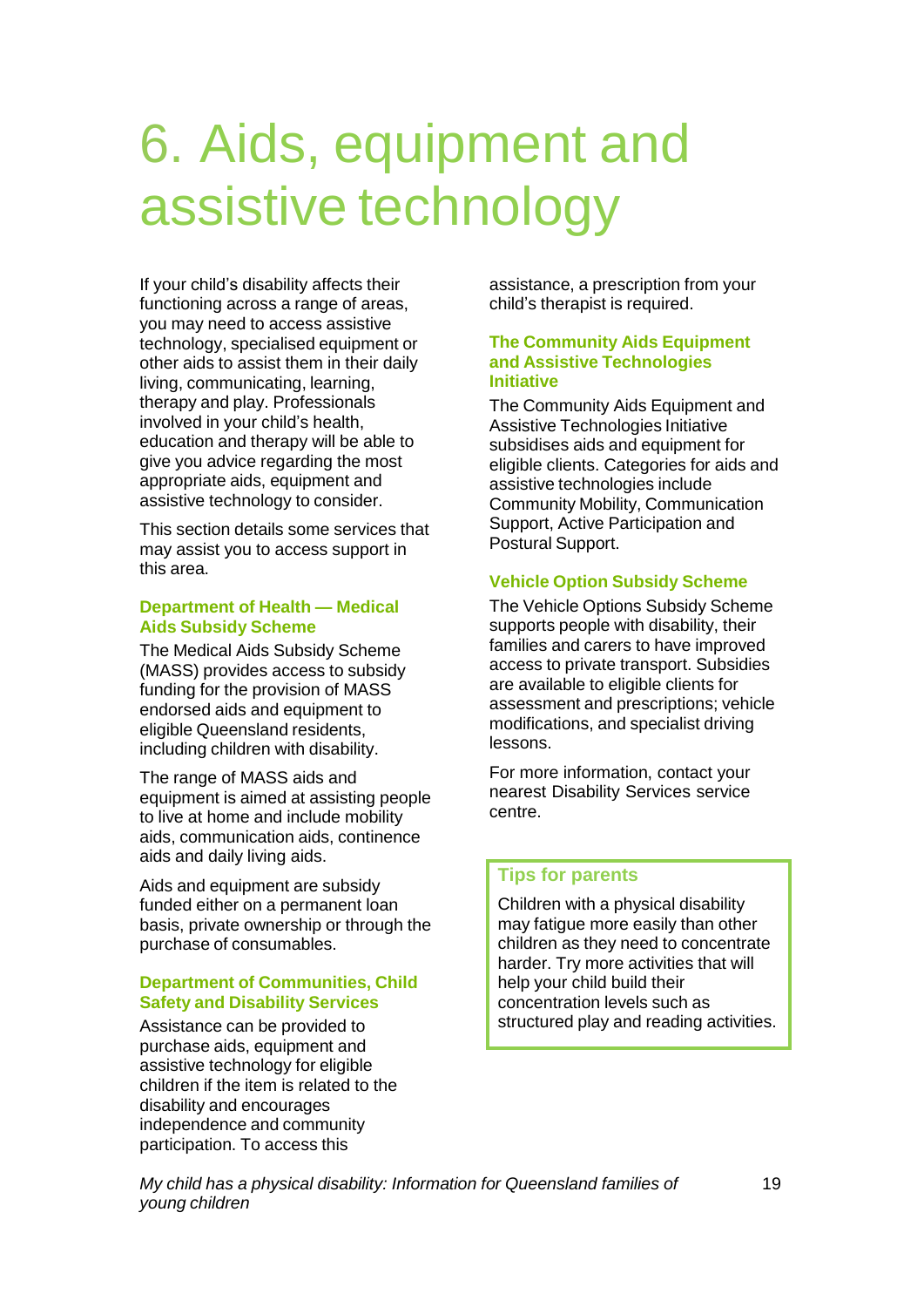#### **Department of Education Training**

Education Queensland has an equipment loan service for students with disability. This service provides specialised equipment for students with disability if it supports their educational program. The equipment remains the property of the school when a student leaves.

#### **LifeTec**

LifeTec Queensland provides information, consultation, and education on assistive technology which aims to help improve quality of life and increase independent living skills. LifeTec has offices in Brisbane and Townsville and has a mobile outreach team that offers services across the state.

### **All Abilities Playgrounds**

All Abilities Playgrounds are specifically designed to enable children with and without disability to enjoy fun and challenging play together, side-by-side. There are 17 playgrounds located across the state.

There is also an All Abilities ePlayground which offers free online fun and games for children of all abilities.

#### **Noah's Ark Toy Library**

Noah's Ark Educational Resources and Toy Library has a wide range of toys and equipment, some of which are designed and adapted for children with disabilities or special needs.

To borrow from the Noah's Ark Educational Resources and Toy Library, you will need to be a member of Noah's Ark.

Membership is open to:

- families with a child with a diagnosed disability
- schools supporting a child or children with diagnosed disability
- community organisations supporting a child or children with diagnosed disability
- children's services supporting a child or children with diagnosed disability
- **Professionals (e.g. teachers,** therapists) supporting a child or children with diagnosed disability.

#### **Find out more**

**Medical Aids Subsidy Scheme** [www.health.qld.gov.au](http://www.health.qld.gov.au/)

**Disability Services service centres** 13 QGOV [www.communities.qld.gov.au](http://www.communities.qld.gov.au/)

**CAEATI**

[www.disability.qld.gov.au](http://www.disability.qld.gov.au/)

**Education Queensland** [www.education.qld.gov.au](http://www.education.qld.gov.au/)

**Lifetec** [www.lifetec.org.au](http://www.lifetec.org.au/)

**All abilities playgrounds** [www.communities.qld.gov.au](http://www.communities.qld.gov.au/)

**Noah's Ark Toy Library** 1300 497 437 [www.noahsark.net.au](http://www.noahsark.net.au/)